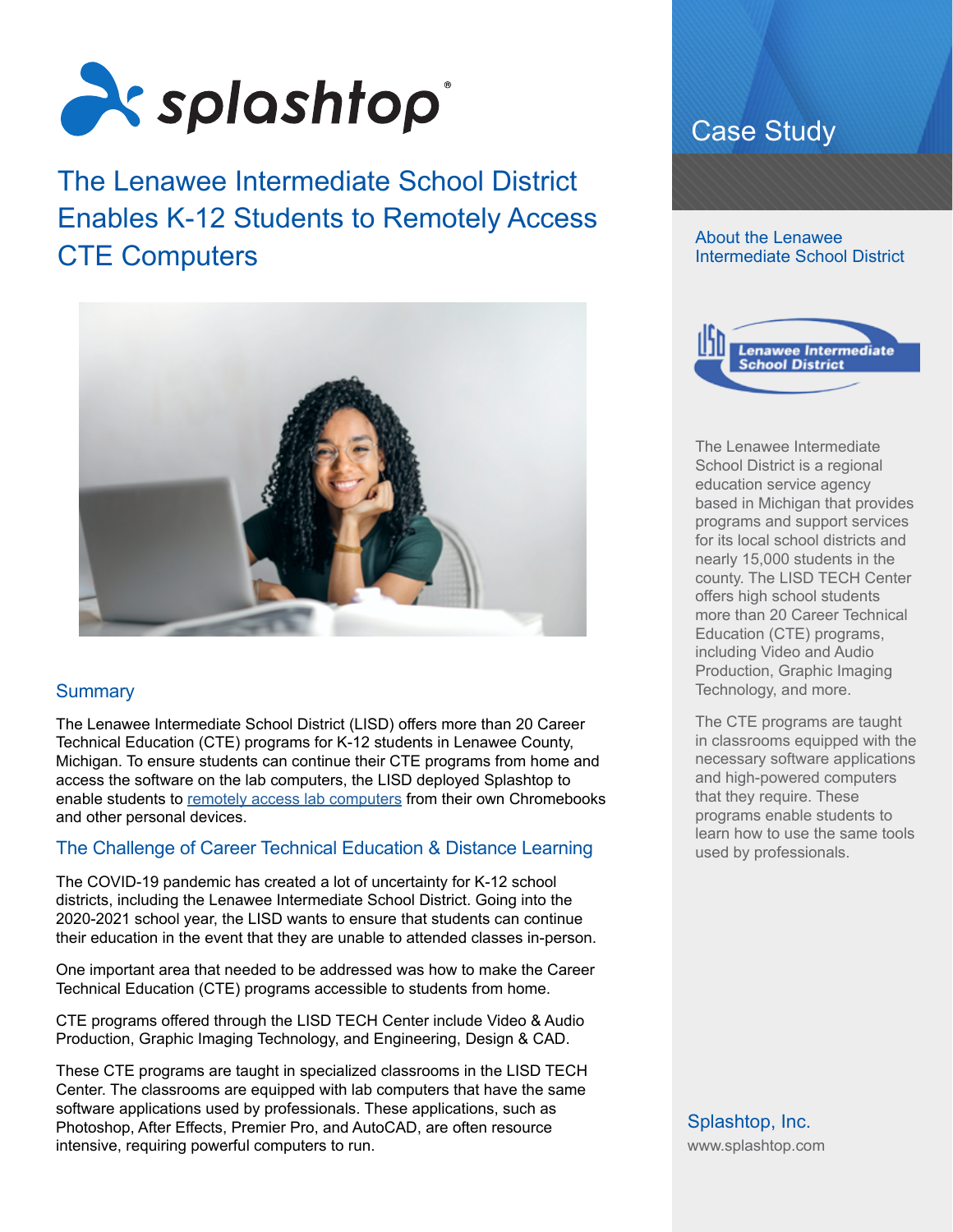## About Splashtop for remote labs



- Users can access Windows, Mac, and Linux computers from any other Windows, Mac, iOS, Android, or Chromebook device.
- Users will be able to remotely control lab computers with ease over fast connections (streaming in 4k) with HD quality and sound.
- [Schedule remote access](https://www.splashtop.com/features/scheduled-remote-access)  permissions so students can access certain lab computers during scheduled time slots.
- Get the top remote access features, including drag-and-drop file transfer, remote print, remote reboot, chat, and more.
- Save up to 80% or more when you choose Splashtop over other more expensive remote access products.
- Learn more about [Splashtop for](https://www.splashtop.com/remote-labs)  [remote labs](https://www.splashtop.com/remote-labs) or [Contact Us](https://marketing.splashtop.com/acton/media/3744/contact-us-remote-labs) to try it for free.

While the LISD TECH Center is able to provide students with the necessary hardware and software tools they need, a major problem arises when students are distance learning. Without access to the computers and software applications, they cannot continue their education.

## Leverage Existing Lab Computers with Remote Access

Nicholas Adams, the Director of Information Technology, and Mats Holm, Network Administrator, knew that the best way to overcome this challenge was to enable students to remotely access the lab computers.

"We couldn't provide all students with their own high-powered Mac desktop," Adams said, "so we wanted to provide a solution where they could connect remotely. Some schools provided their students with Chromebooks. In other cases the students are using personal devices."

Chromebooks are popular in the education industry but are notorious for not being able to run most software applications. Also, many students have personal devices that aren't as powerful as the lab computers. Adams and Holms had to keep this in mind when looking for solutions.

"We wanted to leverage our existing infrastructure," Adams said. "If they had a Chromebook, we wanted to make sure the applications worked when accessing from a Chromebook."

## Splashtop for Remote Labs Gets the Job Done

Adams and Holm evaluated a few remote access products. In the end, [Splashtop](https://www.splashtop.com/remote-labs)  [for remote labs](https://www.splashtop.com/remote-labs) was considered the best choice.

With Splashtop, students are able to remotely access school computers from any Windows, Mac, iOS, Android, or Chromebook device. Once in a remote desktop session, students can remotely control the school computer and use it as if they were sitting in front of it. They can run any software application and open any file on the remote computer with ease.

There were several reasons why Lenawee ISD preferred Splashtop:

#### **Audio when remotely accessing Mac**

A problem Adams and Holm had with the other products they tested was that they weren't able transmit audio across the remote session when connecting into a Mac. This was a big problem considering the video & audio production lab is comprised of Mac computers.

However, the remote audio worked great when they started using Splashtop.

"I installed Splashtop on a few of Macs and tested it from my own computer and the sound worked, so I was very excited about that," said Holm.

"We specifically got Splashtop because it was the top solution for Macs," said Adams.

#### **FERPA**

"FERPA compliance is very important to us," Adams said, "so it's great to know that Splashtop isn't going to retain, manipulate, or do anything with the students' information. Splashtop wouldn't have passed the gate if they didn't have that."

[\(see how Splashtop is compatible with FERPA requirements](https://www.splashtop.com/wp-content/uploads/Splashtop-FERPA-Info-Sheet.pdf))